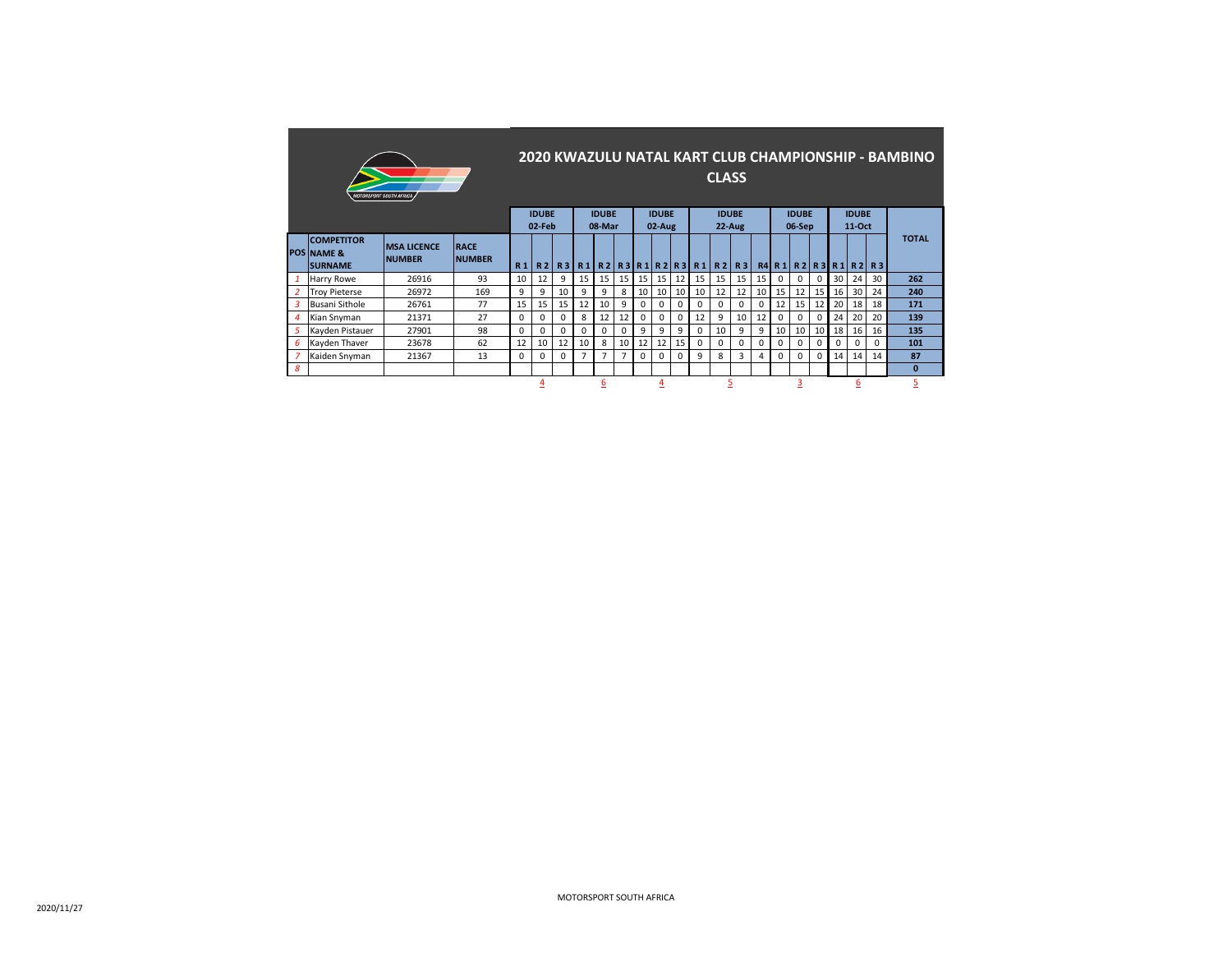|            |                                                            |               |                |                 |                |                |                        |           |                |                        |                |                |                | <b>CLASS</b>             |                |    |                        |          |                |                          |              | 2020 KWAZULU NATAL KARTING CHAMPIONSHIP - MICRO MAX |
|------------|------------------------------------------------------------|---------------|----------------|-----------------|----------------|----------------|------------------------|-----------|----------------|------------------------|----------------|----------------|----------------|--------------------------|----------------|----|------------------------|----------|----------------|--------------------------|--------------|-----------------------------------------------------|
|            | <b>MOTORSPORT SOUTH AFRICA</b>                             |               |                | Idube<br>02-Feb |                |                | <b>IDUBE</b><br>08-Mar |           |                | <b>IDUBE</b><br>02-Aug |                |                |                | <b>IDUBE</b><br>$22-Aug$ |                |    | <b>IDUBE</b><br>06-Sep |          |                | <b>IDUBE</b><br>$11-Oct$ |              | <b>TOTAL</b>                                        |
| <b>POS</b> | <b>COMPETITOR NAME &amp; MSA LICENCE</b><br><b>SURNAME</b> | <b>NUMBER</b> | R <sub>1</sub> | R <sub>2</sub>  | R <sub>3</sub> | R <sub>1</sub> | R <sub>2</sub>         | <b>R3</b> | R <sub>1</sub> | R <sub>2</sub>         | R <sub>3</sub> | R <sub>1</sub> | R <sub>2</sub> | R3                       | R <sub>4</sub> |    |                        | R1 R2 R3 | R <sub>1</sub> | R <sub>2</sub>           | R3           |                                                     |
|            | <b>Travis Mingay</b>                                       | 1571          | 15             | 15              | 12             | 15             | 8                      | 15        | 12             | 12                     | 12             | 15             | 10             | 15                       | 15             | 15 | 12                     | 15       | 30             | 30                       | 24           | 282                                                 |
|            | Uzair Khan                                                 | 1397          | 12             | 12              | 15             | 10             | 15                     | 12        | 15             | 15                     | 15             | 12             | 15             | 12                       | 12             | 12 | 15                     | 12       | 24             | 24                       | 30           | 277                                                 |
| 3          | <b>Kyle Spies</b>                                          | 17454         | $\Omega$       | 0               | $\Omega$       | 0              | $\Omega$               | 0         | 9              | 9                      | 9              | 9              | 12             | 10                       | 10             | 9  | 9                      | 9        | 20             | 20                       | 20           | 155                                                 |
|            | <b>Dylan Watkins</b>                                       | 16299         | $\Omega$       | 0               | $\Omega$       | 8              | 9                      | 8         | 10             | 10                     | 10             | 10             | $\Omega$       | 9                        | 9              | 10 | 10                     | 10       | 0              | 0                        | 0            | 113                                                 |
| 5          | Keira Naidoo                                               | 3310          | $\Omega$       | 0               | $\Omega$       | 0              | $\Omega$               | 0         | $\Omega$       | 0                      | 0              | 0              | $\Omega$       | 0                        | $\Omega$       | 8  | 8                      | 8        | 18             | 18                       | 18           | 78                                                  |
| 6          | <b>Troy Ribeiro</b>                                        | 21782         | 9              | 10              | 9              | 9              | 10                     | 9         | $\Omega$       | 0                      | 0              | <sup>0</sup>   | $\Omega$       | 0                        | $\Omega$       | 0  | 0                      | $\Omega$ | 0              | 0                        | 0            | 47                                                  |
|            | Rayn Asmal                                                 | 4086          | 10             | 0               | 10             | 12             | 12                     | 10        | $\Omega$       | 0                      | 0              | 0              | $\Omega$       | 0                        | 0              | 0  | 0                      | $\Omega$ | 0              | 0                        | 0            | 44                                                  |
| 8          | Dhivyen Naidoo                                             | 3309          | $\Omega$       | 0               | $\Omega$       | 0              | $\Omega$               | 0         | $\Omega$       | 0                      | 0              | 0              | $\Omega$       | 0                        | 0              |    | 7                      | 7        | 0              | 0                        | <sup>0</sup> | 21                                                  |
| 9          | Tavish Naidoo                                              | 26548         | 8              | 9               | 8              | 0              | $\Omega$               | O.        | $\Omega$       | 0                      | 0              | 0              | $\Omega$       | 0                        | $\Omega$       | 0  | 0                      | 0        | 0              | 0                        | 0            | 17                                                  |
| 10         | Ali Taib                                                   | 27531         | $\Omega$       | 0               | $\Omega$       | O.             | 0                      |           | $\Omega$       | 0                      | 0              | 0              | $\Omega$       | 0                        | 0              | 0  | 0                      | 0        | 0              | 0                        | $\Omega$     | $\overline{7}$                                      |
| 11         |                                                            |               |                |                 |                |                |                        |           |                |                        |                |                |                |                          |                |    |                        |          |                |                          |              | $\bf{0}$                                            |
|            |                                                            |               |                |                 |                |                | <u>6</u>               |           |                | 4                      |                |                | <u>4</u>       |                          |                |    | <u>6</u>               |          |                |                          |              | 5                                                   |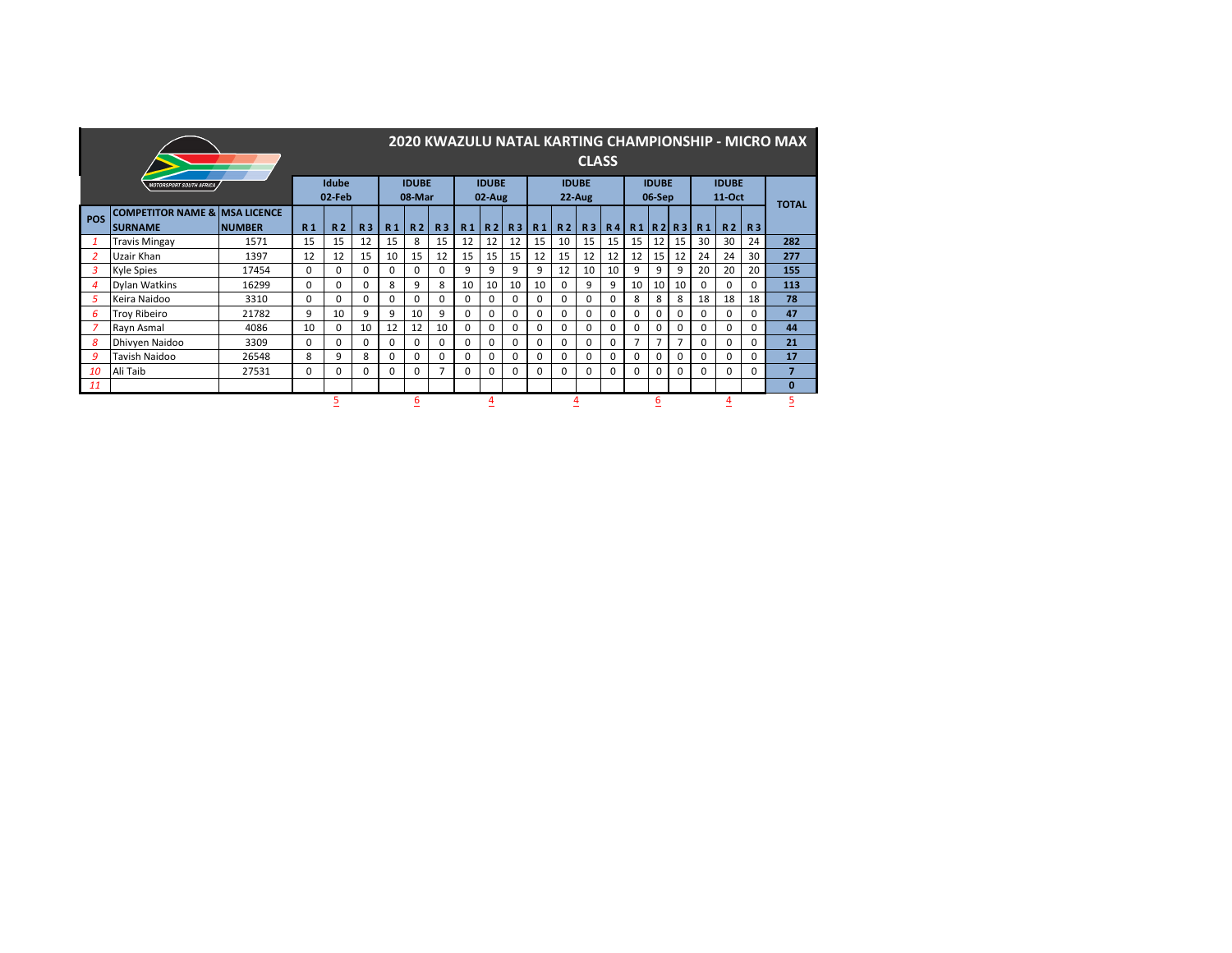|                | <i><b>MOTORSPORT SOUTH AFRICA</b></i>          |                                               |                              |                |                        |    |                |                        |                            |          |                        |                 |                |                           |    |              |          |                        |                  |    |                          |                 | 2020 KWAZULU NATAL KARTING CHAMPIONSHIP - MAX MASTERS |
|----------------|------------------------------------------------|-----------------------------------------------|------------------------------|----------------|------------------------|----|----------------|------------------------|----------------------------|----------|------------------------|-----------------|----------------|---------------------------|----|--------------|----------|------------------------|------------------|----|--------------------------|-----------------|-------------------------------------------------------|
|                |                                                |                                               |                              |                | <b>IDUBE</b><br>02-Feb |    |                | <b>IDUBE</b><br>08-Mar |                            |          | <b>IDUBE</b><br>02-Aug |                 |                | <b>IDUBE</b><br>$22-Au$ g |    |              |          | <b>IDUBF</b><br>06-Sep |                  |    | <b>IDUBE</b><br>$11-Oct$ |                 |                                                       |
| <b>POS</b>     | <b>COMPETITOR NAME</b><br><b>&amp; SURNAME</b> | <b>MSA</b><br><b>LICENCE</b><br><b>NUMBER</b> | <b>RACE</b><br><b>NUMBER</b> | R1 R2          |                        |    |                |                        | R3  R1  R2  R3  R1  R2  R3 |          |                        |                 | R1 R2 R3 R4 R1 |                           |    |              |          |                        | $R2$ R3 R1 R2 R3 |    |                          |                 | <b>TOTAL</b>                                          |
|                | Shane Foley                                    | 1822                                          | 335                          | 15             | 9                      | 8  | 9              | 10                     | 10                         | 15 I     | 12                     | 15 <sub>1</sub> | 15             | 12                        | 15 | <sup>0</sup> | 15       | 15 <sup>1</sup>        | 12               | 30 | 24                       | 30 <sub>1</sub> | 271                                                   |
| $\overline{2}$ | Richard van Heerde                             | 5237                                          | 220                          | 12             | 15                     | 12 | 15             | 12                     | 15                         | 12       | 15 <sup>1</sup>        | 12              | 9              | 15                        | 12 | 0            | 10       | 12                     | 10               | 20 | 30                       | 24              | 262                                                   |
| 3              | Dean Rice                                      | 4150                                          | 350                          | 9              | 8                      | 15 | 0              | 9                      | 12                         | 9        | 10                     | 10              | 12             | $\Omega$                  | 10 | 0            | 12       | 5.                     | 9                | 24 | 16                       | 16 <sup>1</sup> | 186                                                   |
| 4              | Beverly van Heerde                             | 14219                                         | 330                          | 10             | 10                     | 10 | 6              | 7                      | 8                          | 10       | $\overline{7}$         | 9               | 8              | 9                         | 8  | 0            | 9        | 4                      | 15               | 18 | 18                       | 18 <sup>1</sup> | 184                                                   |
| 5              | <b>Richard Horner</b>                          | 1482                                          | 399                          | 8              | 12                     | 3  | $\overline{7}$ | 15                     | 6                          | 8        | 9                      | 6               | $\overline{7}$ | 10                        | 9  | <sup>0</sup> | 8        | 9                      | 8                | 16 | 20                       | 20 <sup>1</sup> | 181                                                   |
| 6              | Allan John Rice                                | 4148                                          | 349                          | 6              | $\overline{7}$         |    | 10             | $\Omega$               | 9                          | 7        | 6                      | $\overline{7}$  | 6              | 8                         | 6  | <sup>0</sup> | 4        | 7                      | 6                | 12 | 14                       | 14              | 136                                                   |
|                | James Stewart                                  | 5093                                          | 369                          | $\overline{7}$ | 6                      | 9  | 12             | 8                      | $\Omega$                   | $\Omega$ | 8                      | 8               | 10             | $\Omega$                  | 7  | <sup>0</sup> | 6        | 8                      | 7                | 14 | 12                       | <sup>0</sup>    | 122                                                   |
| 8              | Alan Johnson                                   | 3809                                          | 348                          | $\Omega$       | 0                      | U  | 0              | $\Omega$               | $\Omega$                   | 0        | 5                      | 5               | 5              | $\overline{7}$            | 5  | <sup>0</sup> | 5        | 6                      | 5                | 10 | 10                       | 12              | 75                                                    |
| 9              | Peter-John Garbutt                             | 2959                                          | 377                          | 4              | 5                      | 5. | 8              | 5                      | 7                          | 5        | 4                      | 4               | 0              | 0                         | 0  | 0            | $\Omega$ | 0                      | $\Omega$         | 8  | 8                        | 10 <sup>1</sup> | 73                                                    |
| 10             | <b>Stan Whiting</b>                            | 2764                                          | 388                          | 5              | 4                      | 6  | 0              | 6                      | 0                          | 6        | 0                      | 0               | 0              | 0                         | 0  | <sup>0</sup> | 0        | 3                      | 4                | 0  | 0                        | 0               | 34                                                    |
| 11             | Shaun Yeld                                     | 28213                                         | 355                          | 0              | 0                      | 0  | 0              | 0                      | 0                          | 0        | 0                      | 0               | 0              | 0                         | 0  | 0            | 3        | 2                      | 3                | 0  | 6                        | 8               | 22                                                    |
|                |                                                |                                               |                              |                | q                      |    |                | 9                      |                            |          | 10<br>__               |                 |                | 8                         |    |              |          | 10                     |                  |    | 10                       |                 | 9                                                     |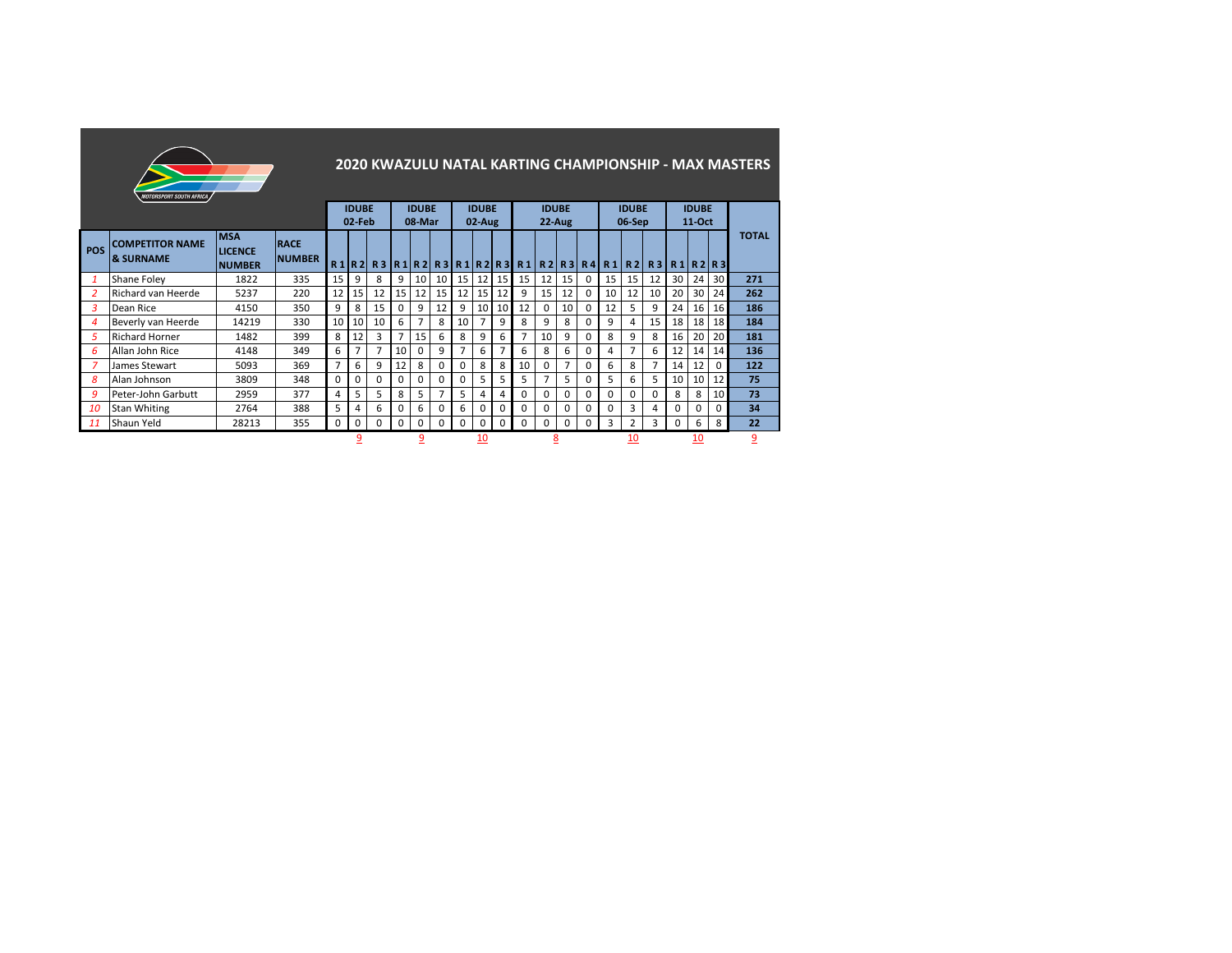|                | <i><b>MOTORSPORT SOUTH AFRICA</b></i>          |                                     |                              |          | <b>IDUBE</b> |                 |              | <b>IDUBE</b> | 2020 KWAZULU NATAL KARTING CHAMPIONSHIP - DD2                     |             | <b>IDUBE</b> |                 |          |          | <b>IDUBE</b> |    |    | <b>IDUBE</b> |          |          | <b>IDUBE</b> |          |              |
|----------------|------------------------------------------------|-------------------------------------|------------------------------|----------|--------------|-----------------|--------------|--------------|-------------------------------------------------------------------|-------------|--------------|-----------------|----------|----------|--------------|----|----|--------------|----------|----------|--------------|----------|--------------|
|                |                                                |                                     |                              |          | 02-Feb       |                 |              | 08-Mar       |                                                                   |             | $02-Au$ g    |                 |          |          | 22-Aug       |    |    | 06-Sep       |          |          | $11-Oct$     |          |              |
| <b>POS</b>     | <b>COMPETITOR NAME &amp;</b><br><b>SURNAME</b> | <b>MSA LICENCE</b><br><b>NUMBER</b> | <b>RACE</b><br><b>NUMBER</b> |          |              |                 |              |              | R1 R2 R3 R1 R2 R3 R1 R2 R3 R1 R2 R3 R4 R1 R2 R3 R1 R2 R3 R1 R2 R3 |             |              |                 |          |          |              |    |    |              |          |          |              |          | <b>TOTAL</b> |
| $\mathbf{1}$   | <b>Robert Whiting</b>                          | 2762                                | 74                           | 15       | 0            | 12              | 12           | 12           | 15                                                                | 12          | 12           | 12              |          | 15 12    | 12           | 12 | 15 | 15           | 15       | 30       | 30           | 30       | 288          |
| $\overline{2}$ | Sharad Bantho                                  | 13583                               | 81                           | 10       | 12           | 15              | 10           | 9            | 12                                                                | 10          | 10           | 10 <sup>1</sup> | 0        | 0        | 0            | 0  | 0  | 0            | $\Omega$ | $\Omega$ | $\Omega$     | 0        | 98           |
| 3              | Cristiano Morgado                              | 7290                                | 17                           | $\Omega$ | $\Omega$     | $\Omega$        | 15           | 15           | 9                                                                 | $\mathbf 0$ | $\mathbf 0$  | 0               | 12       | 15       | 15           | 15 | 0  | 0            | $\Omega$ | $\Omega$ | $\Omega$     | $\Omega$ | 96           |
| 4              | <b>Stan Whiting</b>                            | 2764                                | 388                          | $\Omega$ | <sup>0</sup> | $\Omega$        | <sup>0</sup> | <sup>0</sup> | $\Omega$                                                          | $\Omega$    | $\Omega$     | <sup>0</sup>    | $\Omega$ | $\Omega$ | <sup>0</sup> | 0  | 0  | $\Omega$     | $\Omega$ | 24       | 24           | 24       | 72           |
| 5              | <b>Brandon Smith</b>                           | 2094                                | 43                           | 12       | 15           | $\Omega$        | 9            | 10           | 10                                                                | $\mathbf 0$ | 0            | $\Omega$        | $\Omega$ | 0        | 0            | 0  | 0  | 0            | 0        | $\Omega$ | $\Omega$     | $\Omega$ | 56           |
| 6              | <b>Ben Habig</b>                               | 2860                                | 58                           | $\Omega$ | 0            | $\Omega$        | 0            | 0            | 0                                                                 | 15          | 15           | 15              | 0        | 0        | 0            | 0  | 0  | 0            | $\Omega$ | 0        | 0            | 0        | 45           |
| 7              | Luca Canderle                                  | O/E99949173                         | 29                           | $\Omega$ | $\Omega$     | $\Omega$        | <sup>0</sup> | $\Omega$     | 0                                                                 | $\Omega$    | $\Omega$     | $\Omega$        | $\Omega$ | $\Omega$ | $\Omega$     | 0  | 12 | 12           | 12       | $\Omega$ | $\Omega$     | $\Omega$ | 36           |
| 8              | Devon Mackie                                   | 26554                               | 22                           | 9        | 10           | 10 <sup>1</sup> | 0            | 0            | 0                                                                 | $\Omega$    | $\Omega$     | 0               | $\Omega$ | $\Omega$ | 0            | 0  | 0  | $\Omega$     | $\Omega$ | $\Omega$ | $\Omega$     | $\Omega$ | 29           |
| 9              | <b>Andrew Bremner</b>                          | O/E99944706                         | 31                           | 8        | 9            | 8               | <sup>0</sup> | 0            | 0                                                                 | $\mathbf 0$ | 0            | 0               | 0        | $\Omega$ | 0            | 0  | 0  | 0            | 0        | $\Omega$ | $\Omega$     | 0        | 25           |
| 10             | Shane Foley                                    | 1822                                | 118                          | 7        | 8            | 9               | 0            | 0            | 0                                                                 | 0           | 0            | 0               | $\Omega$ | $\Omega$ | 0            | 0  | 0  | 0            | $\Omega$ | $\Omega$ | 0            | $\Omega$ | 24           |
| 11             | Cody Sherratt                                  | O/E99944962                         | 38                           | 6        |              | 7               | 0            | 0            | 0                                                                 | $\mathbf 0$ | $\mathbf 0$  | 0               | 0        | 0        | 0            | 0  | 0  | 0            | 0        | $\Omega$ | $\mathbf 0$  | $\Omega$ | 20           |
| 12             | <b>Brent Walden</b>                            | 12247                               | 55                           | 0        | $\Omega$     | $\Omega$        | 0            | <sup>0</sup> | 8                                                                 | 0           | 0            | 0               | 0        | $\Omega$ | <sup>0</sup> | 0  | 0  | $\Omega$     | $\Omega$ | $\Omega$ | $\Omega$     | $\Omega$ | 8            |
|                |                                                |                                     |                              |          |              |                 |              |              |                                                                   | 3           |              |                 |          |          |              |    |    |              |          |          |              | 4        |              |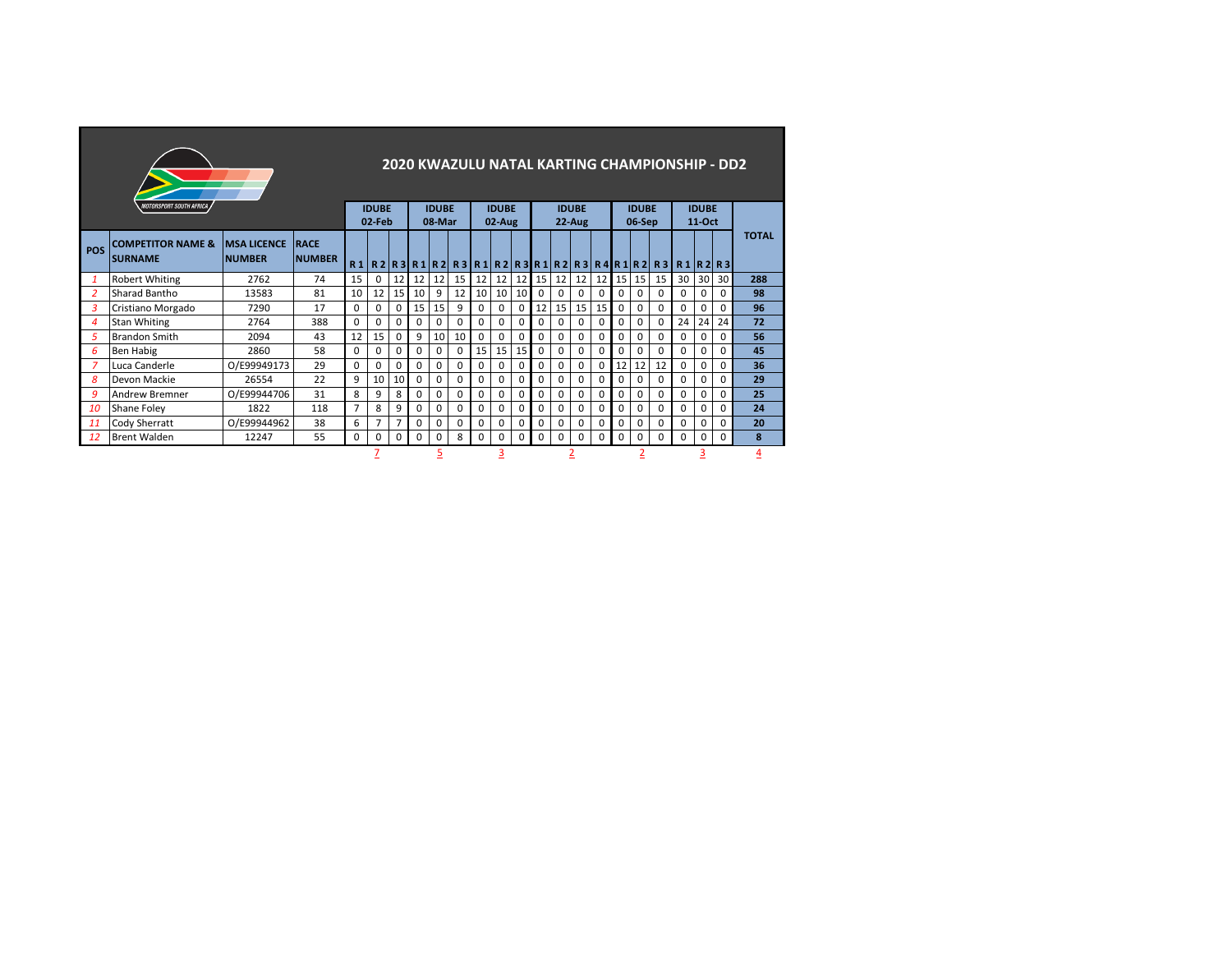|                | <i><b>MOTORSPORT SOUTH AFRICA</b></i>                       |               |                              |          |                        |              |               |                        |                 |                |                        |                 |          |                          |                |                 |          |                        |          |          |                          |                                        | 2020 KWAZULU NATAL KARTING CHAMPIONSHIP - DD2 MASTERS |
|----------------|-------------------------------------------------------------|---------------|------------------------------|----------|------------------------|--------------|---------------|------------------------|-----------------|----------------|------------------------|-----------------|----------|--------------------------|----------------|-----------------|----------|------------------------|----------|----------|--------------------------|----------------------------------------|-------------------------------------------------------|
|                |                                                             |               |                              |          | <b>IDUBE</b><br>02-Feb |              |               | <b>IDUBE</b><br>08-Mar |                 |                | <b>IDUBE</b><br>02-Aug |                 |          | <b>IDUBE</b><br>$22-Aug$ |                |                 |          | <b>IDUBE</b><br>06-Sep |          |          | <b>IDUBE</b><br>$11-Oct$ |                                        |                                                       |
| POS            | <b>COMPETITOR NAME &amp; IMSA LICENCE</b><br><b>SURNAME</b> | <b>NUMBER</b> | <b>RACE</b><br><b>NUMBER</b> |          |                        |              | $R1$ R2 R3 R1 |                        |                 | R2   R3   R1   |                        |                 |          |                          |                |                 |          |                        |          |          |                          | $R2$  R3 R1 R2 R3 R4 R1 R2 R3 R1 R2 R3 | <b>TOTAL</b>                                          |
| $\mathbf{1}$   | Jonathan Pieterse                                           | 2227          | 169                          | 15       | 15                     | 15           | 10            | 15                     | 15 <sup>1</sup> | 15             | 15                     | 15 <sup>1</sup> | 15       | 15                       | 15             | 15 <sup>1</sup> | 15       | 15                     | 15       | 30       | 14                       | 30 <sup>1</sup>                        | 309                                                   |
| $\overline{2}$ | Alistair Mingay                                             | 1513          | 177                          | 12       | 10                     | q            | 0             | $\overline{7}$         | 9               | 12             | 12                     | 12              | 10       | 10                       | 12             | 0               | 12       | 12                     | 12       | 24       | 18                       | 0                                      | 193                                                   |
| $\overline{3}$ | Ryan Wilde                                                  | 1083          | 167                          | 9        | 9                      | 10           | 12            | 8                      | $\overline{7}$  | 8              | 9                      | 9               | 8        | 8                        | $\overline{7}$ | 9               | 10       | 10                     | 9        | 18       | $\Omega$                 | 20                                     | 180                                                   |
| $\overline{4}$ | Eric Marzoppi                                               | 15571         | 128                          | 10       | 12                     | 12           | 0             | 9                      | 8               | 10             | 10                     | 10              | 9        | 9                        | 9              | 7               | 0        | 0                      | 0        | 14       | 20                       | 16                                     | 165                                                   |
| 5              | Shane Foley                                                 | 1822          | 335                          | $\Omega$ | $\Omega$               | $\Omega$     | 0             | 12                     | 12              | 0              | $\Omega$               | $\Omega$        | 12       | 12                       | 10             | 12              | $\Omega$ | $\Omega$               | $\Omega$ | 20       | 30                       | 24                                     | 144                                                   |
| 6              | Chris Grobbelaar                                            | 17310         | 160                          | $\Omega$ | 0                      | 0            | 0             | 0                      | 0               | $\overline{7}$ | 8                      | 8               | 0        | 0                        | $\mathbf 0$    | 0               | 8        | 8                      | 8        | 12       | 16                       | <sup>0</sup>                           | 75                                                    |
| 7              | Simon Wilde                                                 | O/E99950106   | 166                          | 0        | 0                      | $\Omega$     | 0             | $\Omega$               | O               | 0              | $\Omega$               | 0               | 0        | $\Omega$                 | $\mathbf 0$    | $\Omega$        | $\Omega$ | 0                      | $\Omega$ | 16       | 24                       | 18                                     | 58                                                    |
| 8              | Richard van Heerde                                          | 5237          | 220                          | 0        | 0                      | $\Omega$     | 15            | 10                     | 10              | 9              | 0                      | 0               | 0        | 0                        | $\mathbf 0$    | 0               | 0        | 0                      | 0        | 0        | 0                        | 0                                      | 44                                                    |
| 9              | Dane Temlett                                                | O/E99949172   | 150                          | $\Omega$ | 0                      | $\Omega$     | $\Omega$      | $\Omega$               | 0               | 0              | $\Omega$               | $\Omega$        | $\Omega$ | $\Omega$                 | $\Omega$       | $\Omega$        | 9        | 9                      | 10       | $\Omega$ | $\Omega$                 | $\Omega$                               | 28                                                    |
| 10             | Cody Sherratt                                               | O/E99948760   | 138                          | $\Omega$ | $\Omega$               | $\Omega$     | 0             | $\Omega$               | $\Omega$        | $\Omega$       | 0                      | $\Omega$        | 0        | $\overline{7}$           | 8              | 10              | $\Omega$ | O                      | ŋ        | $\Omega$ | $\Omega$                 | 0                                      | 25                                                    |
| 11             | <b>Brad Funnel</b>                                          | 4349          | 149                          | 8        | 8                      | <sup>0</sup> | 0             | $\Omega$               | 0               | 0              | 0                      | $\Omega$        | $\Omega$ | $\Omega$                 | $\Omega$       | $\Omega$        | $\Omega$ | 0                      | 0        | $\Omega$ | $\Omega$                 | 0                                      | 16                                                    |
| 12             | Dean Rice                                                   | 4150          | 150                          | 0        | 0                      | $\Omega$     | $\Omega$      | 0                      | 0               | $\Omega$       | 0                      | $\Omega$        | $\Omega$ | 0                        | 6              | 8               | 0        | 0                      | 0        | 0        | 0                        | $\Omega$                               | 14                                                    |
|                |                                                             |               |                              |          | 5                      |              |               | <u>6</u>               |                 |                | <u>6</u>               |                 |          |                          |                |                 |          |                        |          |          |                          |                                        | <u>6</u>                                              |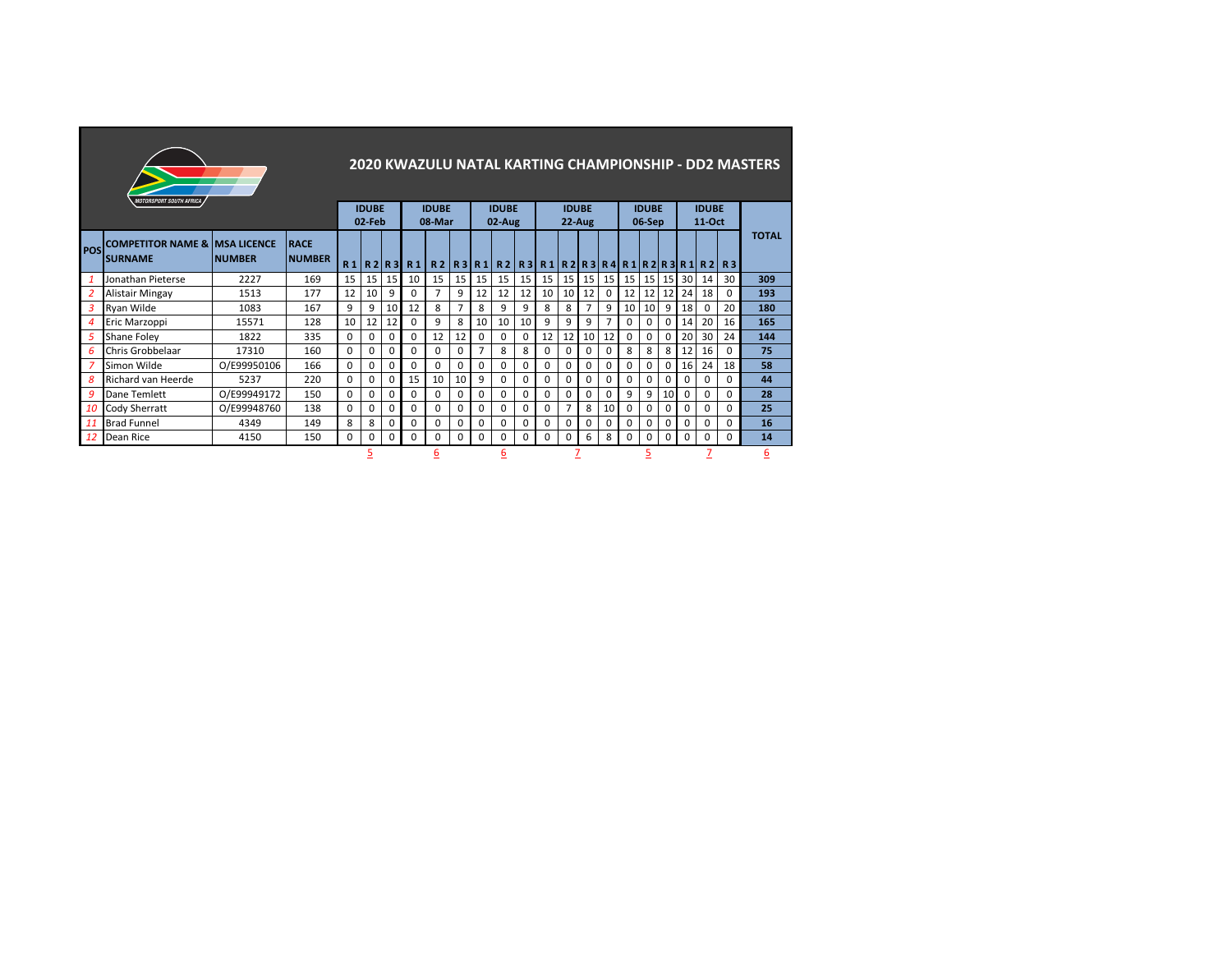|                |                                                |                                               |                              |                |                        |                 |                 |                        |          |                |                        |              |              |                                     |          |          |                             |                        |                 |              |              |                 | 2020 KWAZULU NATAL KARTING CHAMPIONSHIP - SENIOR MAX |
|----------------|------------------------------------------------|-----------------------------------------------|------------------------------|----------------|------------------------|-----------------|-----------------|------------------------|----------|----------------|------------------------|--------------|--------------|-------------------------------------|----------|----------|-----------------------------|------------------------|-----------------|--------------|--------------|-----------------|------------------------------------------------------|
|                | MOTORSPORT SOUTH AFRICA                        |                                               |                              |                | <b>IDUBE</b><br>02-Feb |                 |                 | <b>IDUBE</b><br>08-Mar |          |                | <b>IDUBE</b><br>02-Aug |              |              | <b>IDUBE</b><br>$22-Aug$            |          |          |                             | <b>IDUBE</b><br>06-Sep |                 |              | <b>IDUBE</b> |                 |                                                      |
| <b>POS</b>     | <b>COMPETITOR NAME</b><br><b>&amp; SURNAME</b> | <b>MSA</b><br><b>LICENCE</b><br><b>NUMBER</b> | <b>RACE</b><br><b>NUMBER</b> |                |                        |                 |                 |                        |          |                |                        |              |              | $R1$  R2 R3 R1 R2 R3 R1 R2 R3 R1 R2 |          |          | R3   R4   R1   R2   R3   R1 |                        |                 |              |              | R2R3            | <b>TOTAL</b>                                         |
| $\mathbf{1}$   | <b>Brent Walden</b>                            | 12247                                         | 255                          | 15             | 15                     | 12              | 15 <sub>1</sub> | 12                     | 15       | 10             | 10                     | 12           | 15           | 12                                  | 12       | 12       | 15                          | 15                     | 15 <sub>1</sub> | 30           | 30           | 30 <sup>1</sup> | 302                                                  |
| 2              | <b>Shrien Naidoo</b>                           | 3308                                          | 212                          | 12             | 12                     | 15 <sup>1</sup> | 10 <sup>1</sup> | 15                     | 7        | 12             | 15                     | 6            | 12           | 15                                  | 15       | 15       | 10                          | 12                     | 12              | 20           | 20           | 18              | 253                                                  |
| 3              | <b>Riley Horner</b>                            | 2535                                          | 299                          | 10             | 10                     | 10 <sup>1</sup> | 12              | 10                     | 12       | 9              | 8                      | q            | 8            | 9                                   | 9        | 10       | 12                          | 10                     | 10 <sup>1</sup> | 24           | 24           | <b>20</b>       | 226                                                  |
| $\overline{4}$ | Jack Rowe                                      | 21700                                         | 434                          | $\mathbf{R}$   | 8                      |                 | $\overline{7}$  | 8                      | 9        | $\overline{7}$ | 7                      | 8            |              | 6                                   | 8        | 8        | $\Omega$                    | $\Omega$               |                 | 18           | 16           | $\Omega$        | 132                                                  |
| 5              | Daniela Marzoppi                               | 16157                                         | 243                          | 6              |                        | 8               | 0               | 0                      | $\Omega$ | 6              | 6                      |              | 6            | 7                                   | 7        | 9        | 8                           | 8                      | 8               | <sup>0</sup> | $\Omega$     | $\Omega$        | 93                                                   |
| 6              | Jonathan Pieterse                              | 2227                                          | 269                          | $\Omega$       | 0                      | ŋ               | 0               | $\Omega$               | 0        | 0              | 0                      | 0            | 0            | 0                                   | $\Omega$ | 0        | 9                           | 9                      | 9               | 16           | 18           | 24              | 85                                                   |
| 7              | <b>Brandon Smith</b>                           | 2094                                          | 222                          | $\Omega$       | 0                      | U               | 9               | 9                      | 10       | 8              | 9                      | 10           | 9            | 8                                   | 6        | 7        | $\Omega$                    | $\Omega$               | <sup>0</sup>    | 0            | 0            | 0               | 85                                                   |
| 8              | Dane van Heerde                                | 11354                                         | 220                          | $\Omega$       | $\Omega$               |                 | 0               | $\Omega$               | $\Omega$ | 15             | 12                     | 15           | 10           | 10                                  | 10       | $\Omega$ | $\Omega$                    | $\Omega$               |                 | 0            | $\Omega$     | $\Omega$        | 72                                                   |
| 9              | Yifan Li                                       | 26963                                         | 266                          | 0              | $\Omega$               |                 | $\Omega$        | <sup>0</sup>           | 0        | $\Omega$       | 0                      | <sup>0</sup> | <sup>0</sup> | 5                                   | 5        | 6        | 7                           | 7                      |                 | 14           | 14           | $\Omega$        | 65                                                   |
| 10             | <b>Nic Wuite</b>                               | 7307                                          | 293                          | 9              | 9                      | 9               | 8               | 0                      | 8        | $\Omega$       | 0                      | 0            | <sup>0</sup> | $\Omega$                            | 0        | 0        | $\Omega$                    | 0                      |                 | 0            | $\Omega$     | $\Omega$        | 43                                                   |
| <sup>11</sup>  | Jadice Govender                                | 26533                                         | 298                          | $\overline{7}$ | 0                      | 0               | 6               | 7                      | 6        | 0              | 0                      | 0            | $\Omega$     | $\Omega$                            | $\Omega$ | $\Omega$ | 0                           | 0                      | <sup>0</sup>    | $\Omega$     | 0            | $\Omega$        | 26                                                   |
|                |                                                |                                               |                              |                |                        |                 |                 |                        |          |                |                        |              |              |                                     | 8        |          |                             | 6                      |                 |              | h            |                 |                                                      |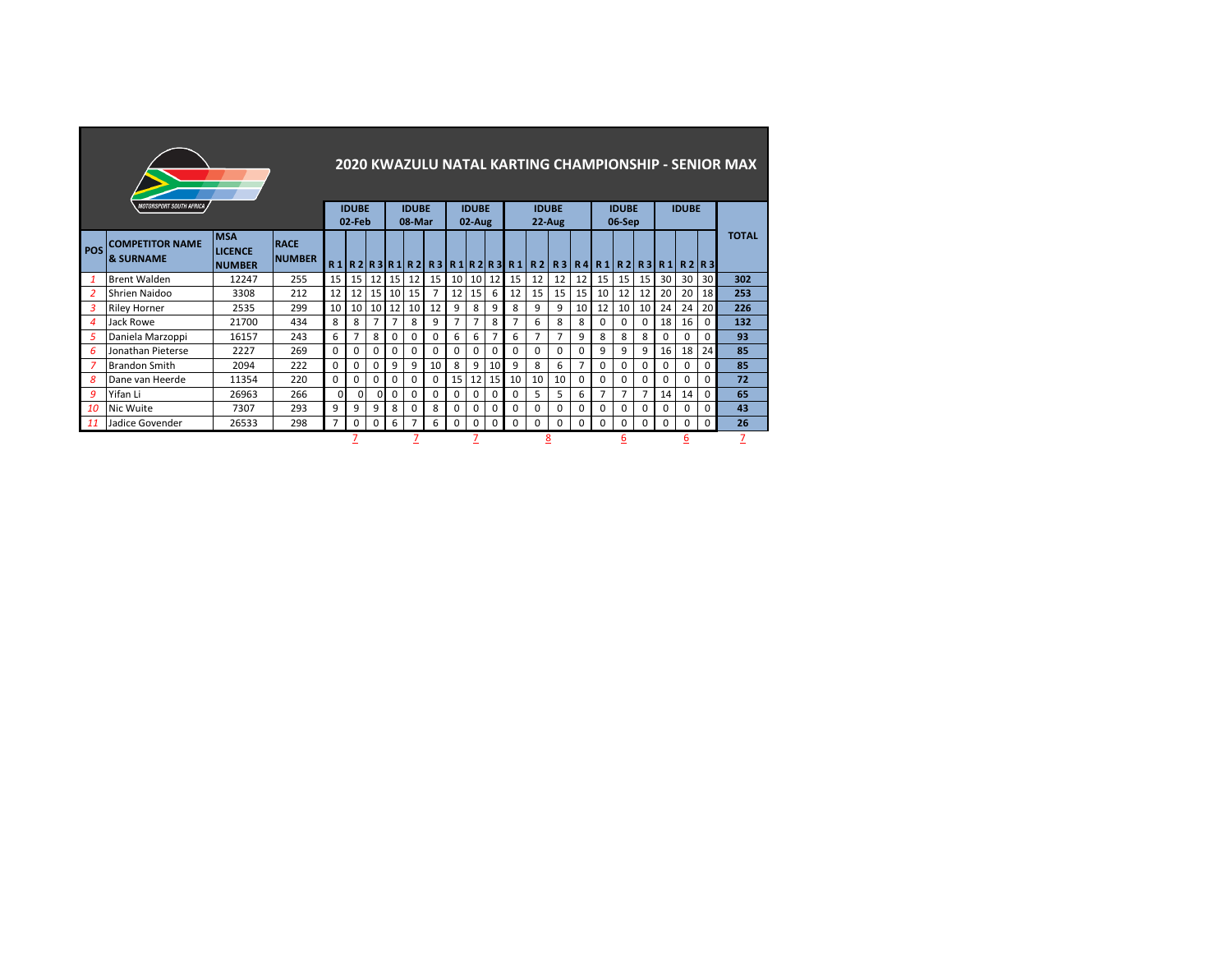|                  |                                                |                                     |                              |    |                        |              |          |                        |                |    |                           |                |          |              |                          |          |                                    |                        |    |          |              |          | 2020 KWAZULU NATAL KARTING CHAMPIONSHIP - JUNIOR MAX |
|------------------|------------------------------------------------|-------------------------------------|------------------------------|----|------------------------|--------------|----------|------------------------|----------------|----|---------------------------|----------------|----------|--------------|--------------------------|----------|------------------------------------|------------------------|----|----------|--------------|----------|------------------------------------------------------|
|                  | <b>MOTORSPORT SOUTH AFRICA</b>                 |                                     |                              |    | <b>IDUBE</b><br>02-Feb |              |          | <b>IDUBE</b><br>08-Mar |                |    | <b>IDUBE</b><br>$02-Au$ g |                |          |              | <b>IDUBE</b><br>$22-Aug$ |          |                                    | <b>IDUBE</b><br>06-Sep |    |          | <b>IDUBE</b> |          |                                                      |
| <b>POS</b>       | <b>COMPETITOR NAME</b><br><b>&amp; SURNAME</b> | <b>MSA LICENCE</b><br><b>NUMBER</b> | <b>RACE</b><br><b>NUMBER</b> | R1 | R2                     |              |          |                        |                |    |                           |                |          |              |                          |          | R3R1R2R3R1R2R3R1R2R3R4R4R1R2R3R1R2 |                        |    |          |              | R3       | <b>TOTAL</b>                                         |
| 1                | Dhivyen Naidoo                                 | 3309                                | 489                          | 12 | 12                     | 12           | 12       | 10                     | 12             | 15 | 12                        | 12             | 15       | 15           | 15                       | 15       | 12                                 | 12                     | 12 | 24       | 24           | 24       | 277                                                  |
| 2                | <b>Troy Snyman</b>                             | 3011                                | 444                          | 15 | 15                     | 15           | 15       | 15                     | 15             | 12 | 15                        | 15             | $\Omega$ |              | 0                        | $\Omega$ | 15                                 | 15                     | 15 | 30       | 30           | 30       | 267                                                  |
| 3                | Nikheil Kulkaparsad                            | 26732                               | 415                          | 8  | 8                      | 8            | 8        | $\overline{7}$         | 8              | 9  | 8                         | 8              | 0        | <sup>0</sup> | $\Omega$                 | $\Omega$ | 10                                 | 10                     | 10 | 18       | 20           | 20       | 160                                                  |
| $\boldsymbol{4}$ | Juandre Nel                                    | 24184                               | 428                          | 9  | 10                     | 10           | 9        | 9                      | 9              | 7  | 9                         | 9              | 12       | 12           | 10                       | 10       | $\Omega$                           | 0                      | 0  | $\Omega$ | $\Omega$     | $\Omega$ | 125                                                  |
| 5                | Liam de Beer                                   | 5325                                | 419                          | 10 | 0                      | 0            | 10       | 12                     | 10             | 10 | 10                        | 10             | 10       | $\Omega$     | 12                       | 12       | 0                                  | 0                      | 0  | $\Omega$ | $\Omega$     | $\Omega$ | 106                                                  |
| 6                | <b>Corban Spies</b>                            | 27888                               | 448                          | 0  | 0                      | <sup>0</sup> | $\Omega$ | $\Omega$               | 0              | 8  | 0                         | $\overline{7}$ | $\Omega$ | $\Omega$     | 0                        | $\Omega$ | 9                                  | 0                      | 0  | 20       | 18           | 18       | 80                                                   |
| 7                | Yifan Li                                       | 26963                               | 491                          | 0  | 9                      | 9            | 7        | 8                      | $\overline{7}$ | 0  | $\Omega$                  | 0              | $\Omega$ | 0            | $\Omega$                 | $\Omega$ | 0                                  | 0                      | 0  | 0        | 0            | 0        | 40                                                   |
| 8                |                                                |                                     |                              |    |                        |              |          |                        |                |    |                           |                |          |              |                          |          |                                    |                        |    |          |              |          | $\bf{0}$                                             |
|                  |                                                |                                     |                              |    | <u>6</u>               |              |          | <u>6</u>               |                |    | 6                         |                |          |              |                          |          |                                    | 4                      |    |          |              |          | 5                                                    |